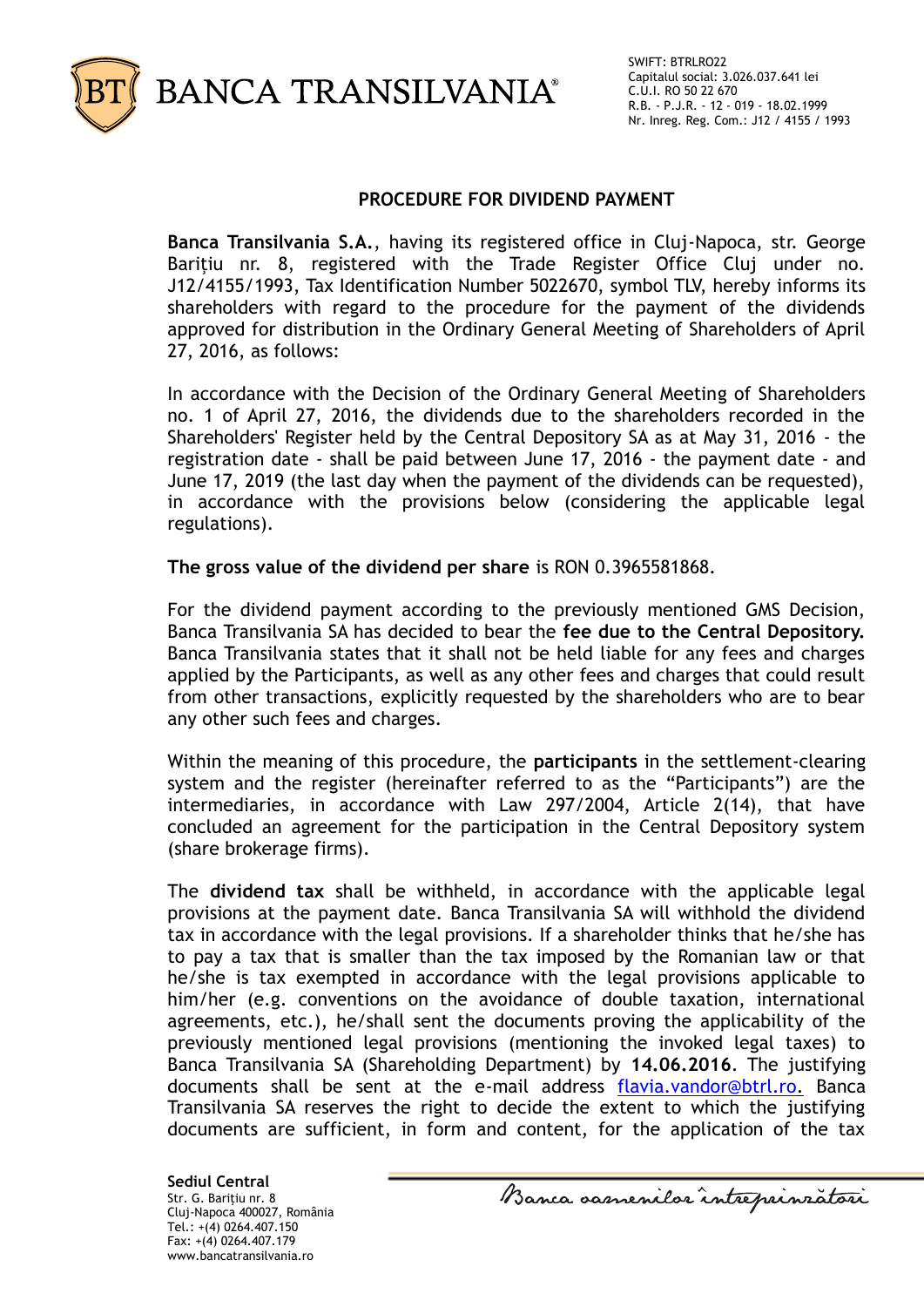invoked by the shareholders, being entitled to request additional information in order to evidence the aspects above.

The transfers to the shareholder's accounts opened with BT and the withdrawal of the dividends from BT's counters shall not bear additional fees charged by the Bank.

The documents presented in a foreign language shall be accompanied by the notarized translation into Romanian, and if they are issued by a foreign authority they must be provided with an apostille or superlegalization, as applicable.

Payments representing the dividends due to the shareholders shall be made in the following order in terms of payment method:

- 1. If the **shareholder is represented by a Participant (and/or holds shares recorded in Section 2)**, he/she will receive the dividends for the respective stake directly on the Participants' account.
- 2. **If the shareholder is not represented by a Participant or holds shares recorded in Section 1 and has a BT account**, the payment shall be made to the current account held by him/her as account holder; **if he/she does not have an account opened with BT**, the dividends shall be paid in cash, at Banca Transilvania's counters all over the country.

Payments representing the dividends due to the shareholders shall be made as follows:

# **I. Payments to the shareholders represented by the Participants in the Central Depository system**

In accordance with the legal provisions, the shareholders who, at the previously mentioned registration date, hold BT shares (TLV symbol) on accounts opened with one or several Participants in the Central Depository's system, shall receive the dividends for the respective stake on the Participants' account (as per the stake level managed by each Participant), without the submission of any other additional documents, except for the ones for which the Participant has provided the Central Depository with a contract termination notice at least 2 working days before the payment.

# **II. Bank transfer payments to the account of the shareholders not represented by the Participants in the Central Depository system, and/or to the account of the ones that hold shares recorded in Section 1.**

The dividends shall be paid by bank transfer to the shareholders (individuals or

 $\overline{2}$ 

**Sediul Central** Str. Cluj-Napoca 400027, România Tel.: +(4) 0264.407.150 Fax: +(4) 0264.407.179 www.bancatransilvania.ro

Banca samenilar intreprinzatori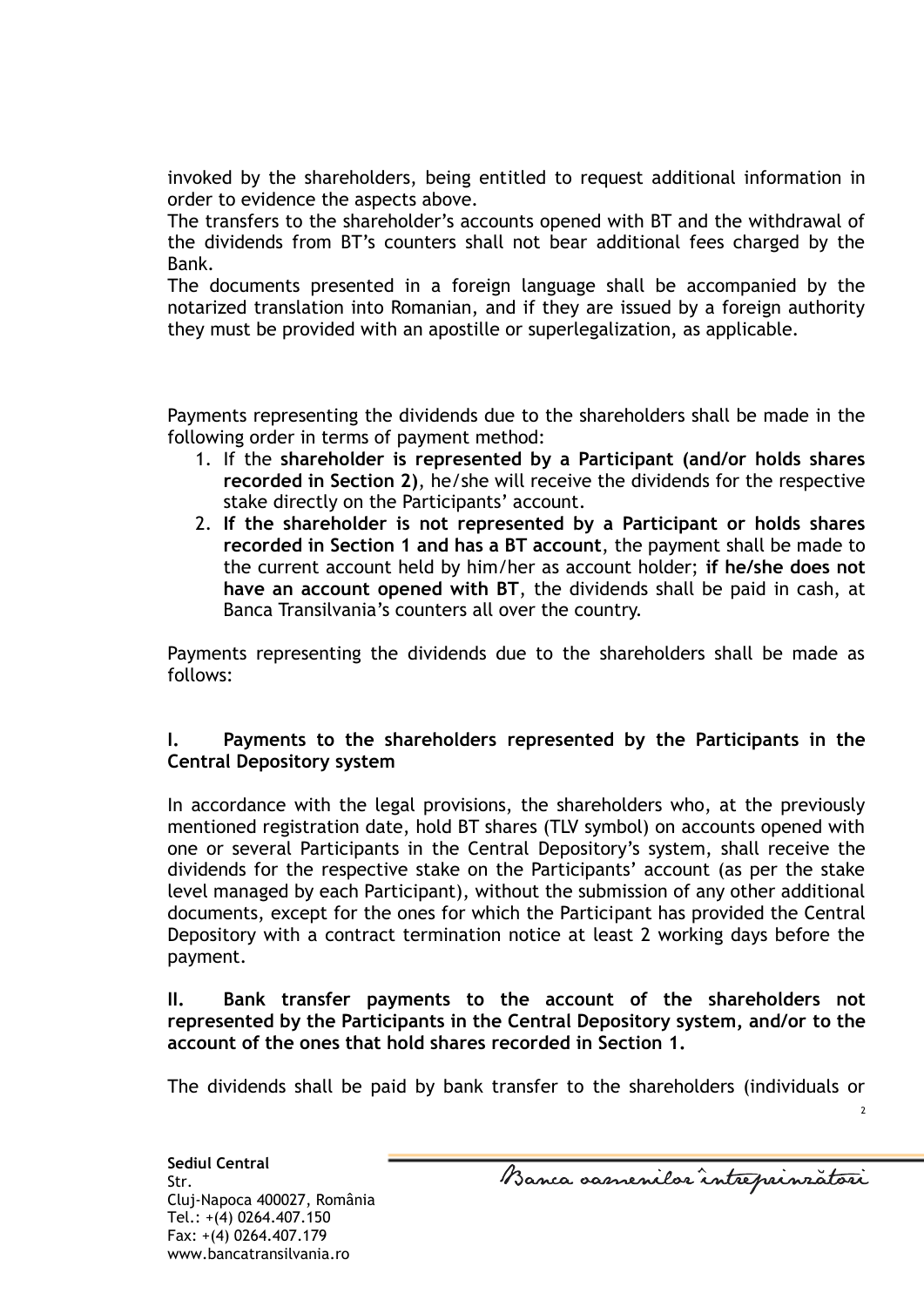companies) that have an account with BT or open a current account with Banca Transilvania SA by **15.06.2016**. The shareholders must not notify the credit institution on the opening of the current account.

Any exceptions from the previously established rule shall be addressed to the BT's Shareholding Department, and shall be analyzed and solved on a case by case basis.

# **III. Cash payments at the counters of Banca Transilvania SA**

# *LEGAL ENTITIES*

For legal-entity shareholders that do not fall under Section I (i.e. are not represented by a Participant) or II (do not have an account opened with Banca Transilvania), the dividends shall be paid in cash, through Banca Transilvania's counters all over the country.

For the shareholders that are not represented by a Participant, companies that come at the bank's counters through their legal representative, the dividends shall be paid based on the legal entity's registration certificate with the tax identification number (C.U.I). The shareholders shall be identified based on their tax identification number. The capacity as legal representative of the legal-entity shareholders is demonstrated by means of an official document attesting the signatory's capacity as legal representative (proof issued by a competent authority, in original or notarized copy, not older than one month prior to the cash withdrawal date (the supporting document shall be retained), together with the ID document of the legal representative (ID card for Romanian citizens or passport / residence permit, as applicable, for foreign citizens). The legal representative shall submit a copy certified for conformity with the original for the following documents:

- the registration certificate of the legal-entity shareholder;
- ID document of the legal representative.

The authorized representatives (based on a valid letter of attorney) of the legalentity shareholders shall demonstrate their capacity based on the ID document (ID card for Romanian citizens or passport / residence permit, as applicable, for foreign citizens, together with the special or general letter of attorney, duly signed by the legal representative of the legal entity (a certified copy of the letter of attorney shall be retained by the bank). The capacity as legal representative of the legal-entity shareholders is demonstrated by means of an official document attesting the signatory's capacity as legal representative (proof issued by a competent authority, in original or notarized copy, not older than one month prior to the cash withdrawal date -the supporting document shall be retained).

**Sediul Central** Str. Cluj-Napoca 400027, România Tel.: +(4) 0264.407.150 Fax: +(4) 0264.407.179 www.bancatransilvania.ro

Banca samenilor intreprinzatori

3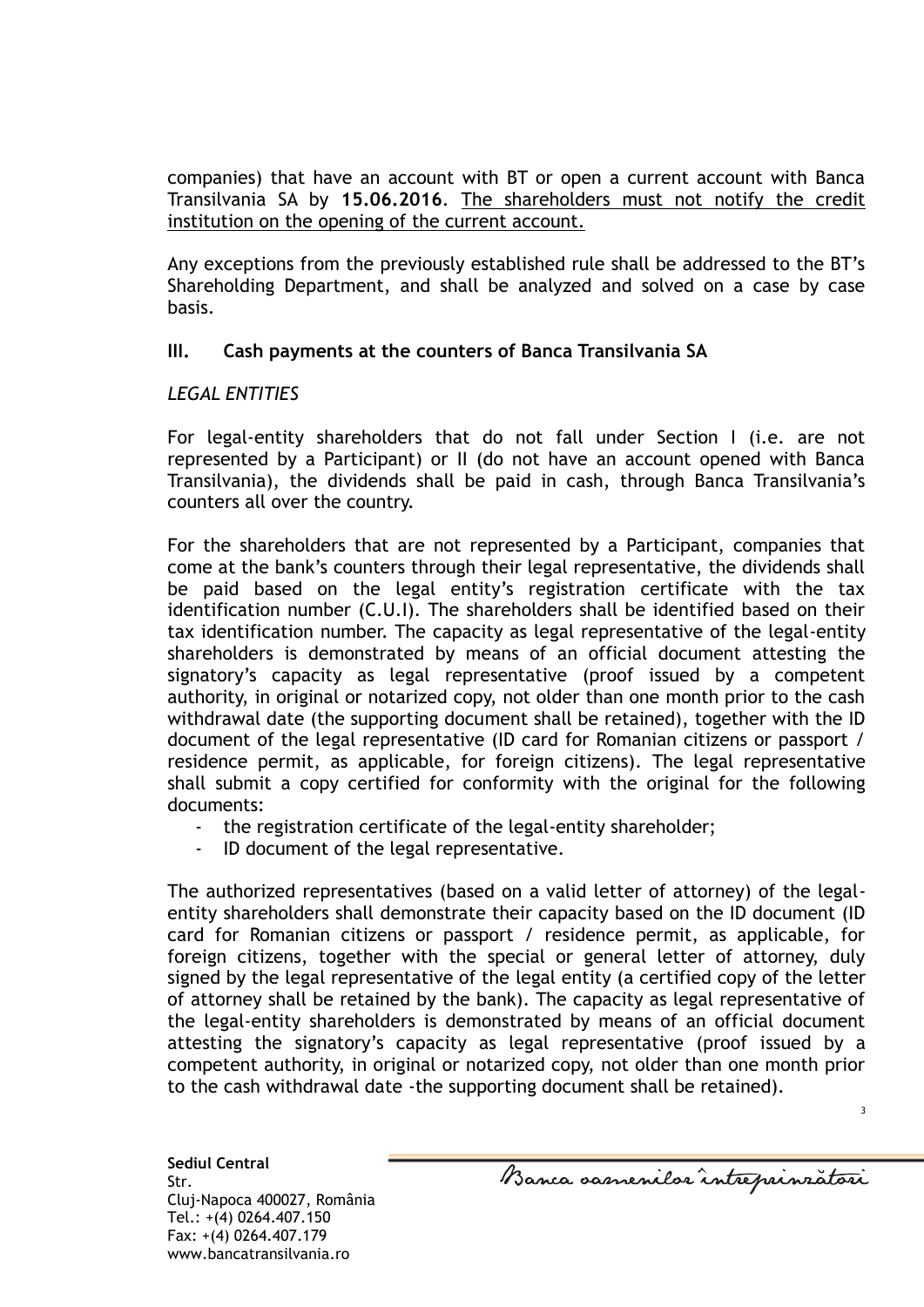The conventional representative shall also submit a copy certified for conformity with the original for the following documents:

- the registration certificate of the legal-entity shareholder;
- ID document of the conventional representative.

The documents presented in a foreign language shall be accompanied by the notarized translation into Romanian, and if they are issued by a foreign authority they must be provided with an apostille or superlegalization, as applicable.

### *INDIVIDUALS*

For natural-person shareholders that do not fall under Section I (i.e. are not represented by a Participant) or II (do not have an account opened with Banca Transilvania), the dividends shall be paid in cash, through Banca Transilvania's counters all over the country. Their identification shall be made based on the national identification number (C.N.P.) or the passport number, based on the information provided through the valid identification document issued by a competent authority (ID card or passport).

For shareholders that are not represented by a Participant, natural persons that do not come in person to the Bank's counters but mandate another person in this respect, the dividends shall be paid to the respective mandated person, based on the following documents: a valid and notarized special letter of attorney stating the entitlement to collect the dividends, issued in the year in which the payment is made + 1 copy certified for conformity with the original (the copy shall be retained) and the ID document of the mandated person  $+$  1 copy certified for conformity with the original (the copy shall be retained).

The documents presented in a foreign language shall be accompanied by the notarized translation into Romanian, and if they are issued by a foreign authority they must be provided with an apostille or superlegalization, as applicable.

For the shareholders that are not represented by a Participant, resident individuals who come at the bank's counters in person, the dividends shall be paid based on the ID document with the national identification number (C.N.P.). The shareholders who are not represented by a Participant shall be identified based on their national identification number.

For the shareholders that are not represented by a Participant, non-resident individuals who come at the bank's counters in person, the dividends shall be paid based on the passport, the serial number of which must correspond to the one in the Shareholders' Register held by the Central Depository.

**Sediul Central** Str. Cluj-Napoca 400027, România Tel.: +(4) 0264.407.150 Fax: +(4) 0264.407.179 www.bancatransilvania.ro

Banca samenilar intreprinzatori

4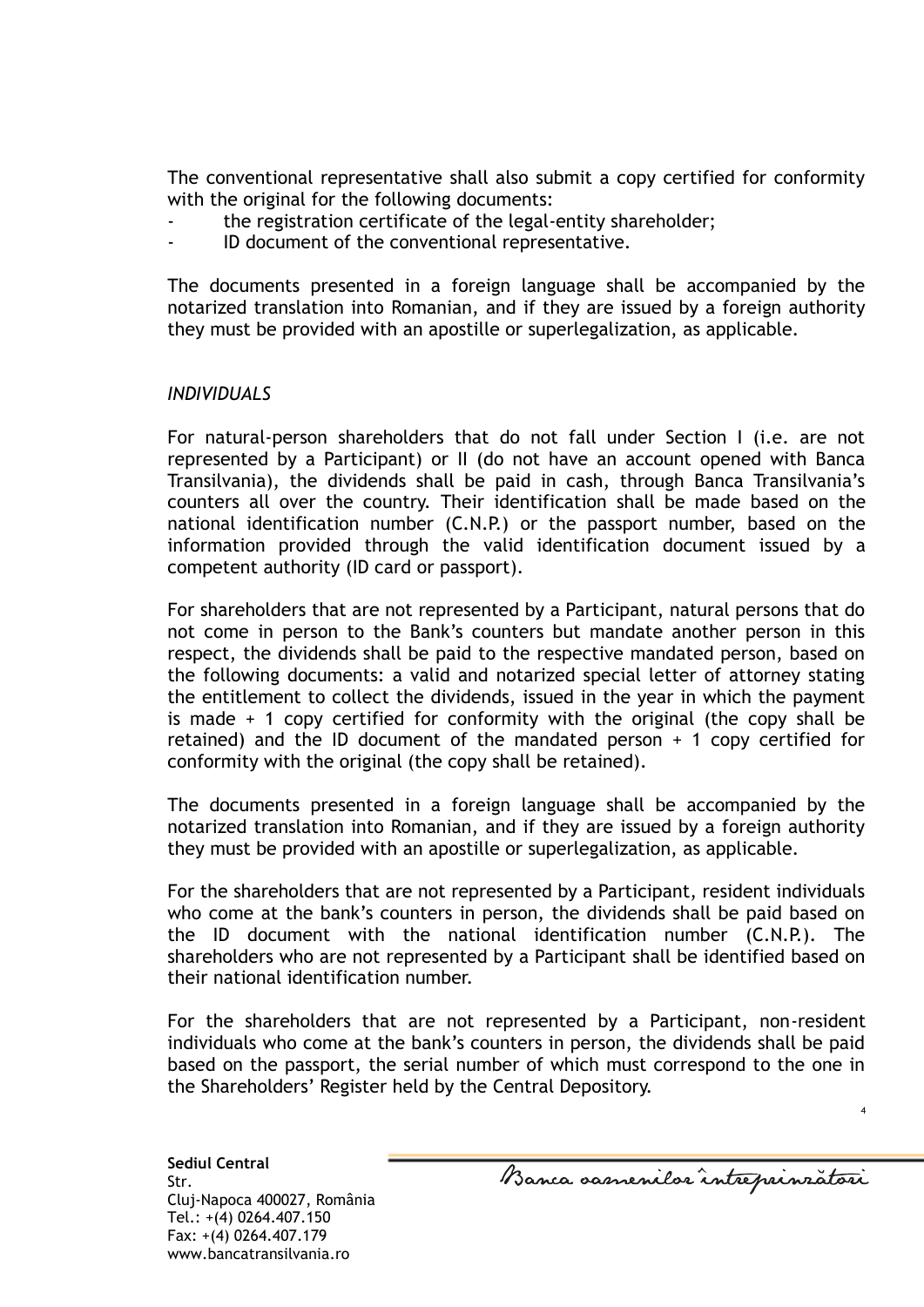For shareholders that are not represented by a Participant, natural persons below 14 years of age, the dividends shall be paid to their lawful representatives, i.e. the minor's guardian/parent, based on the following documents: the birth certificate of the shareholders not represented by the Participant, having the national identification number written on it  $+$  1 copy certified for conformity with the original (the copy shall be retained), the legal document establishing the guardianship of the minor, if the guardian is not one of the parents  $+1$  copy certified for conformity with the original (the copy shall be retained) and the guardian's/parent's ID document + 1 copy certified for conformity with the original (the copy shall be retained).

For shareholders that are not represented by a Participant, under trusteeship, the dividends shall be paid through the trustee of the respective person, based on the following documents: the ID document of the shareholders not represented by a Participant having the national identification number written on it  $+$  1 copy certified for conformity with the original (the copy shall be retained), the legal document establishing the trusteeship  $+ 1$  copy certified for conformity with the original (the copy shall be retained) and the trustee's ID document  $+$  1 copy certified for conformity with the original (the copy shall be retained).

For shareholders that are not represented by a Participant, natural persons that do not come in person to the Bank's counters but mandate another person in this respect, the dividends shall be paid to the respective mandated person, based on the following documents: a valid and notarized special letter of attorney stating the entitlement to collect the dividends, issued in the year in which the payment is made  $+$  1 copy certified for conformity with the original (the copy shall be retained) and the ID document of the mandated person  $+$  1 copy certified for conformity with the original (the copy shall be retained).

The documents presented in a foreign language shall be accompanied by the notarized translation into Romanian, and if they are issued by a foreign authority they must be provided with an apostille or superlegalization, as applicable.

# **IV. Exceptions**

Dividends shall not be paid in the following situations:

a) To the shareholders not represented by a Participant, the national identification number or tax identification number of whom does not correspond to the one recorded in the Shareholders' Register, whereby such shareholders will be recommended to address the Central Depository.

b) To the heirs of the shareholders not represented by a Participant, deceased but still recorded in the Shareholders' Register. They will be recommended to address

5

**Sediul Central** Str. Cluj-Napoca 400027, România Tel.: +(4) 0264.407.150 Fax: +(4) 0264.407.179 www.bancatransilvania.ro

Banca samenilor intreprinzatori